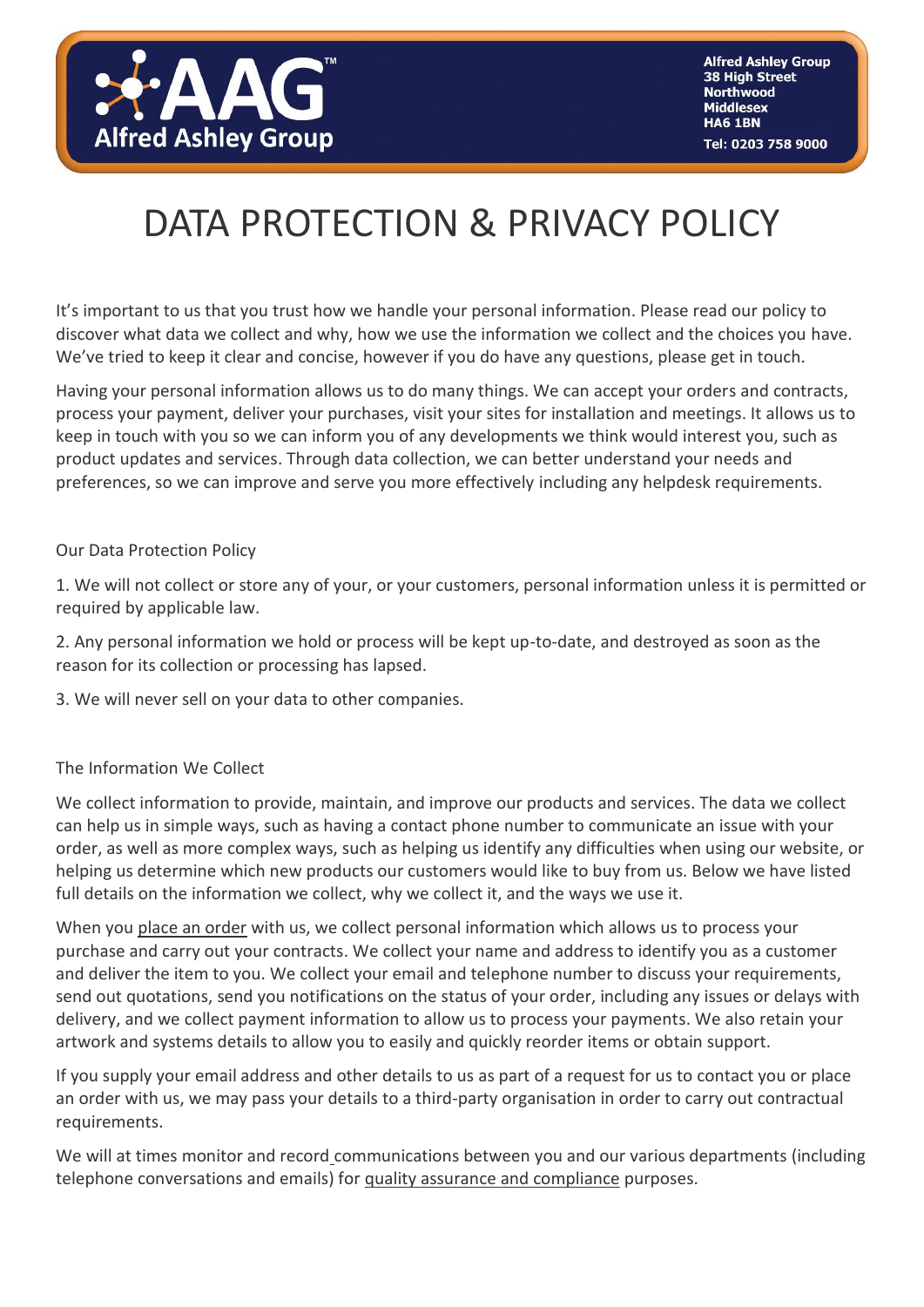We also store personally identifiable information to ensure that we can respond to your requests and carry out contractual requirements on a one time and repeat basis.

We collect data on purchases made with us for marketing purposes, such as market analysis, customer segmenting, and conducting research on statistical and testing information. We use this data to provide custom content that you are likely to find more interesting such as product updates, product information and related products and services. This may contain promotions and special offers.

## Your Choices

You have the right to:

- Access your information
- Unsubscribe from our mailing list
- Request a copy of your personal information that we hold
- Correct or update your information
- Delete your personal information, or restrict how we use your information, unless we are legally obliged not to or cannot erase due to contractual obligations
- Alter your personal information so you are not identifiable
- Lodge a complaint with your local data protection authority

For more information on these rights, or to exercise any of them, please contact our Data Protection Officer on [dataprotection@AAG-UK.com.](mailto:dataprotection@AAG-UK.com)

Please note, after opting out you may still receive messaging from us that is not based on the data we hold. For example, if you follow our social media accounts, you will continue to receive post updates from us in your newsfeed. You may also continue to receive advertising from us on search engines through pay-perclick and display advertising, as these are not based on data we hold.

#### Third-Parties

We will never sell your details to any third-party organisations.

We will only pass personal data to a third-party organisation in the following situations:

- To offer you the opportunity to purchase from us.
- To fulfil the delivery of products to you, for example courier companies.
- To process credit or debit card payments, for example Worldpay.

#### Cookies

#### What are cookies?

Cookies are text files that contain small pieces of information. They are stored on your computer, tablet or smartphone, and sent to your browser from our web server. Cookies are used by most websites to gather essential information to provide the user with the best experience.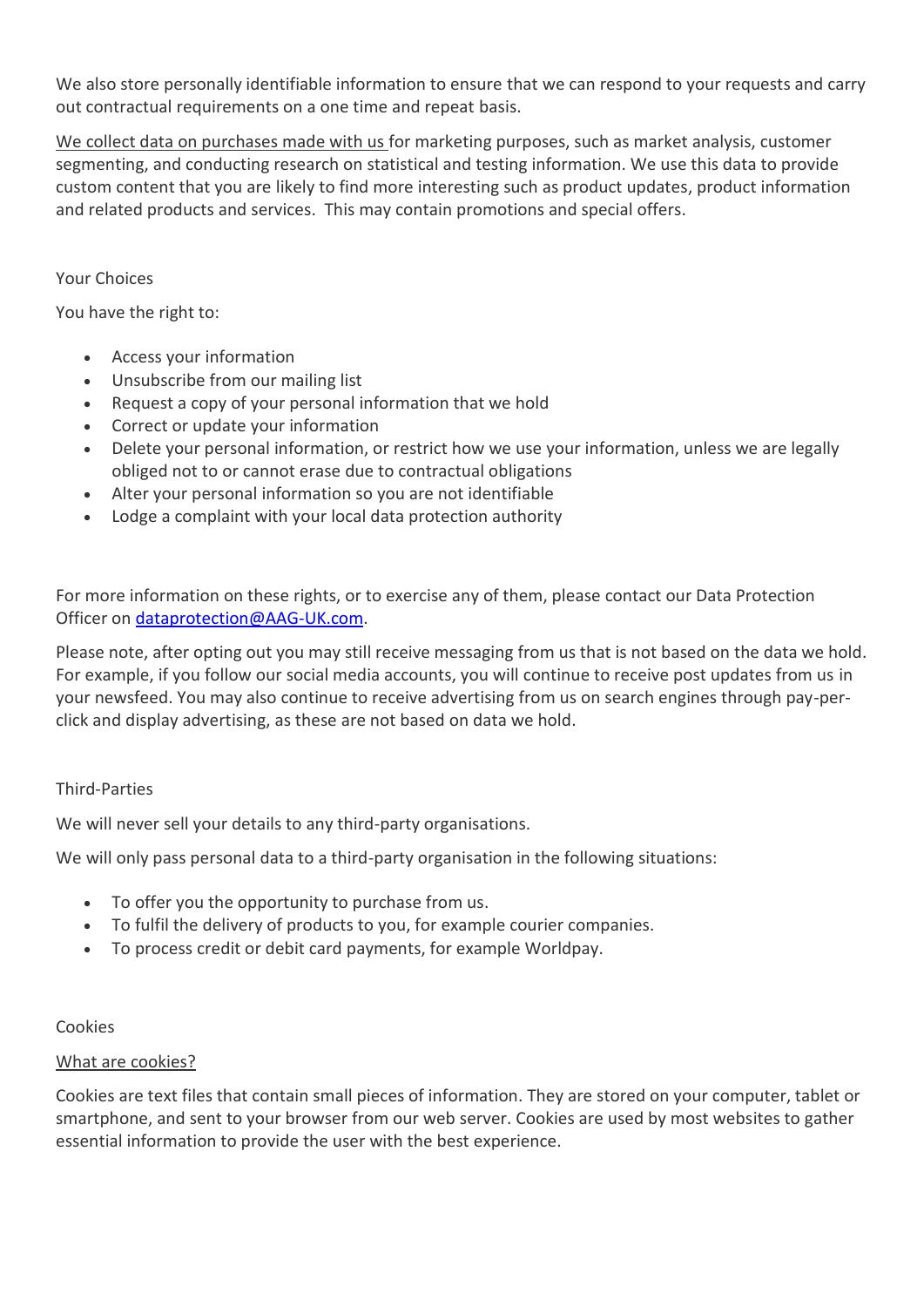Cookies ensure websites function as you expect them to: they identify which platform you're using and display an optimised version of the website for that platform, they save your log in details, and they remember your language preferences.

## Types of cookies

Our website uses three types of cookies:

• Essential to site function cookies

These cookies allow you to browse the site, search for products and add items to the basket. They are essential to ensure our website runs as you would expect.

• Performance cookies

These cookies are used to collect anonymous information about how you use our website. They inform us of any error messages from web pages and allow us to improve our website.

#### How we use cookies

We use cookies in the following ways:

- To gather information which allows us to identify your platform and record sales so we may improve customer experience and identify issues on the site.
- To ensure you are provided with correct and useful information during your visit to our site.
- To allow you to add items to the basket and proceed through our checkout.
- To collect data which allows us to improve our services based on purchases and site usage.

#### More about cookies

More information on cookies and their uses can be found at [www.allaboutcookies.org](http://www.allaboutcookies.org/)

#### Security

The security of your transactions is extremely important to us. To prevent any details being seen by unauthorised persons, your transactions are protected throughout the payment process. The payment page of our shop is hosted by Worldpay. Worldpay is the UK's leading payments provider and they process all card payments securely in line with PCI DSS compliance.

Our website and emails will at times contain links to and from other websites in our networks, such as partners and affiliates. If you follow a link to any of these websites, please note they carry their own privacy policies, and we do not accept any responsibility or liability for these policies. We would recommend reading these policies before submitting any personal data to these websites.

#### Consent

Our Privacy Policy applies to all Alfred Ashley Group Limited's websites.